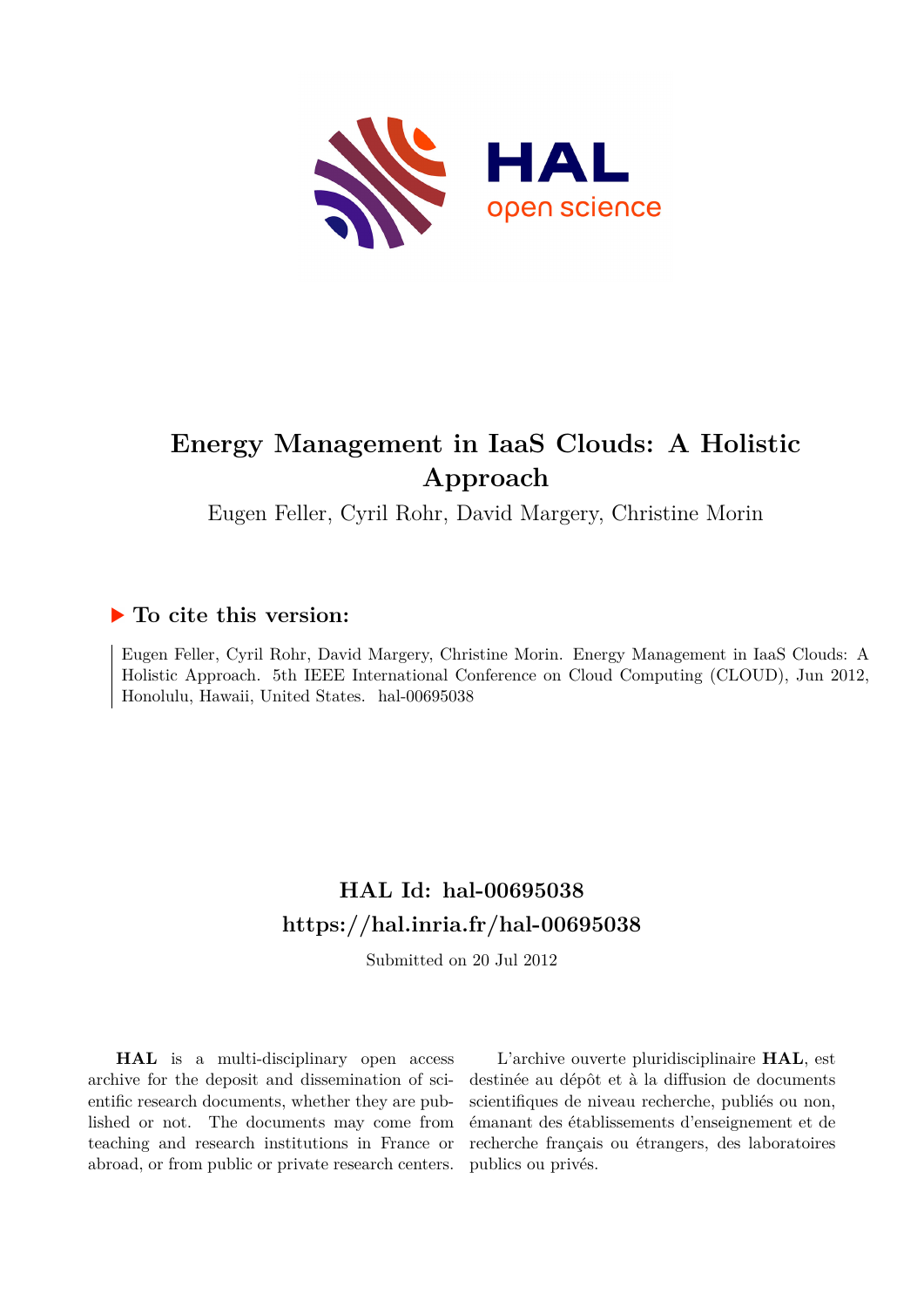# Energy Management in IaaS Clouds: A Holistic Approach

Eugen Feller, Cyril Rohr, David Margery, Christine Morin INRIA Centre Rennes - Bretagne Atlantique Campus universitaire de Beaulieu, 35042 Rennes Cedex, France {Eugen.Feller, Cyril.Rohr, David.Margery, Christine.Morin}@inria.fr

*Abstract*—Energy efficiency has now become one of the major design constraints for current and future cloud data center operators. One way to conserve energy is to transition idle servers into a lower power-state (e.g. suspend). Therefore, virtual machine (VM) placement and dynamic VM scheduling algorithms are proposed to facilitate the creation of idle times. However, these algorithms are rarely integrated in a holistic approach and experimentally evaluated in a realistic environment.

In this paper we present the energy management algorithms and mechanisms of a novel holistic energy-aware VM management framework for private clouds called Snooze. We conduct an extensive evaluation of the energy and performance implications of our system on 34 power-metered machines of the Grid'5000 experimentation testbed under dynamic web workloads. The results show that the energy saving mechanisms allow Snooze to dynamically scale data center energy consumption proportionally to the load, thus achieving substantial energy savings with only limited impact on application performance.

*Keywords*-Cloud Computing, Energy Management, Consolidation, Relocation, Live Migration, Virtualization

#### I. INTRODUCTION

Cloud computing has gained a lot of attention during the last years and cloud providers have reacted by building increasing numbers of energy hungry data centers in order to satisfy the growing customers resource (e.g. storage, computing power) demands. Such data centers do not only impose scalability and autonomy (i.e. self-organization and healing) challenges on their management frameworks, but also raise questions regarding their energy efficiency [1]. For instance, Rackspace which is a well known Infrastructure-as-a-Service (IaaS) provider hosted approximately 78.717 servers and served 161.422 customers in 2011 [2]. Moreover, in 2010 data centers have consumed approximately 1.1 - 1.5% of the world energy [3].

One well known technique to conserve energy besides improving the hardware is to virtualize the data centers and transition idle physical servers into a lower power-state (e.g. suspend) during periods of low utilization. Transitioning idle resources into a lower power state is especially beneficial as servers are rarely fully utilized and *lack power-proportionality*. For example, according to our own measurements conducted on the Grid'5000 [4] experimental testbed in France, modern servers still consume a huge amount of power (~ 182W) despite being idle. Consequently, taking energy saving actions during periods of low utilization appears to be attractive and thus is the target of our research. However, as virtual machines (VMs) are typically load balanced across the servers, idle times need to be created first. Therefore, dynamic VM relocation and consolidation can be used in order to migrate VMs away from underutilized servers. It can be done either eventbased (i.e. relocation) upon underload detection or periodically (i.e. consolidation) by utilizing the live migration features of modern hypervisors (e.g. KVM [5], Xen [6]).

Some dynamic VM relocation (e.g. [7]) and many consolidation algorithms (e.g. [8]–[10]) have been recently proposed with only few of them being validated in a realistic environment (e.g. [7]) though under static workloads (i.e. the number of VMs in the system stays constant). Moreover, all these works either target relocation or consolidation and mostly consider only two resources (i.e. CPU, memory).

To the best of our knowledge none of the mentioned works: (1) integrate most of the energy management mechanisms within a holistic cloud management framework: VM resource utilization monitoring and estimations, overload and underload anomaly detection, relocation, consolidation, and power management; (2) experimentally evaluate them under dynamic workloads (i.e. on-demand VM provisioning); (3) consider more than two resource dimensions (e.g. CPU, memory, network Rx, and network Tx).

In our previous work [11] we have proposed a novel scalable and autonomic VM management framework for private clouds called Snooze. In this work, we focus on its energy management algorithms and mechanisms. Our first contribution is a unique holistic solution to perform VM resource utilization monitoring and estimations, detect and react to anomaly situations and finally do dynamic VM relocation and consolidation to power off and on idle servers. Our second contribution is an experimental evaluation of the proposed algorithms and mechanisms in a realistic environment using dynamic web workloads on 34 power-metered nodes of the Grid'5000 experimental testbed.

The results show that Snooze energy management mechanisms allow it to scale the data center energy consumption proportionally to current utilization with only limited impact on application performance, thus achieving substantial energy savings. This work has direct practical application as it can be either applied in a production environment to conserve energy or as a research testbed for testing and experimenting with advanced energy-aware VM scheduling algorithms.

The remainder of this article is organized as follows.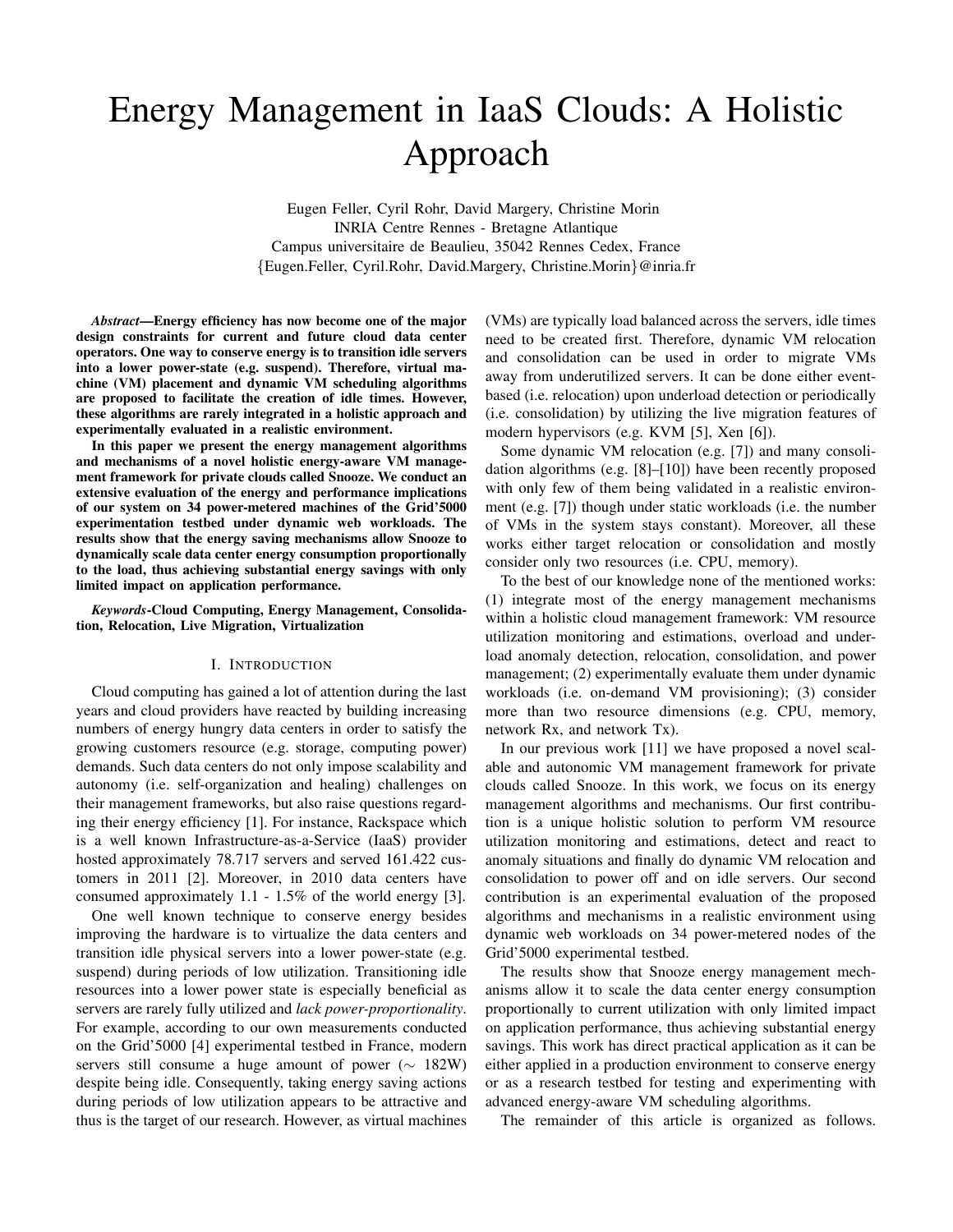Section II discusses the related work. Section III introduces the energy saving algorithms and mechanisms of Snooze. Section IV presents the evaluation results. Section V closes this article with conclusions and future work.

#### II. BACKGROUND

Energy conservation has been the target of research during the last years and led to many works at all levels (i.e. hardware and software) of the infrastructure. This section focuses on the software level and presents related work on VM relocation and consolidation.

In [9] multiple energy-aware resource allocation heuristics are introduced. However, only simulation-based results based on simple migration and energy-cost models are presented. Finally, only one resource dimension (i.e. CPU) is considered.

In [12] the authors propose a multi-objective profit-oriented VM placement algorithm which takes into account performance (*i.e.* SLA violations), energy efficiency, and virtualization overheads. Similarly to [9] this work considers CPU only and its evaluation is based on simulations.

In [7] a framework is introduced which dynamically reconfigures a cluster based on its current utilization. The system detects overload situations and implements a greedy algorithm to resolve them. However, it does not include any energy saving mechanisms such as underload detection, VM consolidation and power management.

In [10] a consolidation manager based on constraint programming (CP) is presented. It is solely limited to static consolidation (i.e. no resource overcommitment is supported) and neither includes overload/underload anomaly detection, relocation, nor any power saving actions.

In [13] the Eucalyptus cloud management framework is extended with live migration and consolidation support. The extension neither supports anomaly detection nor event-based VM relocation. Moreover, it remains unclear when and how many migrations are triggered during its evaluation. Finally, it targets static workloads and is tested on three nodes which is far from any real cloud deployment scenario.

Last but not least in [14] the VMware Distributed Resource Scheduler (DRS) is presented. Similarly, to our system DRS performs dynamic VM placement by observing the current resource utilization. However, neither its system (i.e. architecture and algorithms) nor evaluation (i.e. performance and energy) details are publicly available.

Snoozes goes one step further than previous works by providing a unique *experimentally evaluated holistic energy management approach for IaaS clouds*.

#### III. ENERGY MANAGEMENT IN IAAS CLOUDS: A HOLISTIC APPROACH

Snooze is an energy-aware VM management framework for private clouds. Its core energy conservation algorithms and mechanisms are described in this section.

First we introduce the system model and its assumptions. Afterwards, a brief overview of the system architecture and its parameters is given. Finally, the energy management algorithms and mechanisms are presented.

#### *A. System Model and Assumptions*

We assume a homogeneous data center whose nodes are interconnected with a high-speed LAN connection such as Gigabit Ethernet or Infiniband. They are managed by a hypervisor such as KVM [5] or Xen [6] which supports VM live migration. Power management mechanisms (e.g. suspend, shutdown) are assumed to be enabled on the nodes. VMs are seen as black-boxes. We assume no restriction about applications: both compute and web applications are supported.

#### *B. System Architecture*

The architecture of the Snooze framework is shown in Figure 1. It is partitioned into three layers: physical, hierarchical, and client.



Fig. 1. System architecture

At the physical layer, machines are organized in a cluster, in which each node is controlled by a so-called *Local Controller (LC)*.

A hierarchical layer allows to scale the system and is composed of fault-tolerant components: *Group Managers (GMs)* and a *Group Leader (GL)*.

Each GM manages a *subset* of LCs and is in charge of the following tasks: (1) VM monitoring data reception from LCs; (2) Resource (i.e. CPU, memory and network) utilization estimation and VM scheduling; (3) Power management; (4) Sending resource management commands (e.g. start VM, migrate VM, suspend host) to the LCs.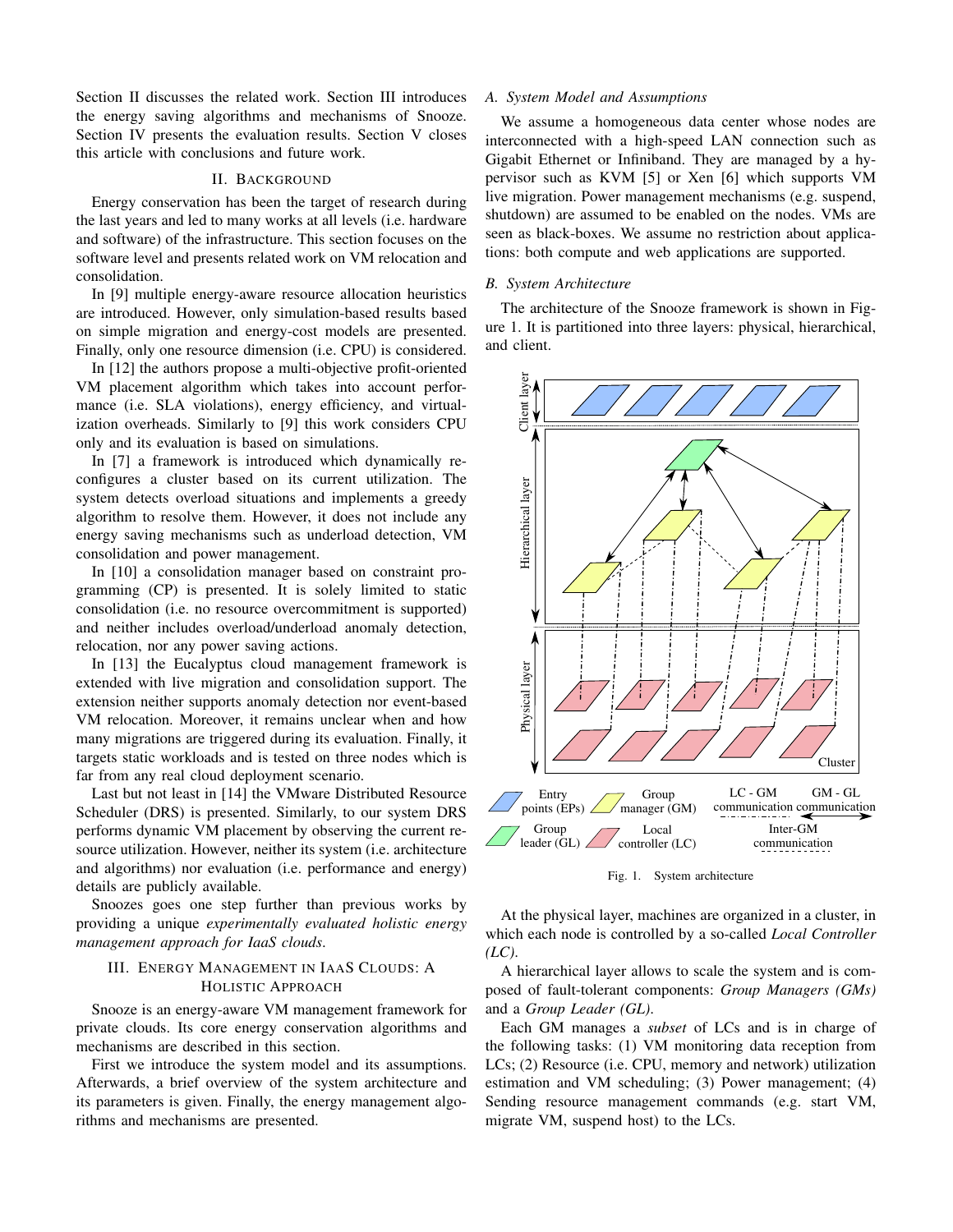LCs enforce VM and host management commands coming from the GM. Moreover, they monitor VMs, detect overload/underload anomaly situations and report them to the assigned GM.

There exists one GL which oversees the GMs, keeps aggregated GM resource summary information, assigns LCs to GMs, and dispatches VM submission requests to the GMs. The resource summary information holds the total active, passive, and used capacity of a GM. Active capacity represents the capacity of powered on LCs, while passive capacity captures resources available on LCs in power saving state. Finally, used capacity represents the aggregated LC utilization.

A client layer provides the user interface. It is implemented by a predefined number of replicated *Entry Points (EPs)*.

#### *C. System Parameters*

Let LCs denote the set of LCs and VMs the set of VMs, with  $n = |LCs|$  and  $m = |VMs|$  representing the amounts of LCs and VMs, respectively.

Available resources (i.e. CPU, memory, network Rx, and network Tx) are defined by the set R with  $d = |R|$  (d = 4). CPU utilization is measured in *percentage of the total LC capacity*. For example, if a LC has four physical cores (PCORES) and a given VM requires two virtual cores (VCORES), the maximum CPU requirement of a VM would be 50%. Memory is measured in Kilobytes and network utilization in Bytes/sec.

VMs are represented by requested and used capacity vectors (RC<sub>v</sub> resp. UC<sub>v</sub>). RC<sub>v</sub> := { $RC_{v,k}$ }<sub>1</sub> < k < d reflects the static VM resource requirements in which each component defines the requested capacity for resource  $k \in R$ . They are used during the initial VM submission to place VMs on LCs. On the other hand, used capacity vectors  $UC_{v} := \{UC_{v,k}\}_{1 \leq k \leq d}$ become available as the result of monitoring. Each component of the vector represents the estimated VM utilization for resource  $k$  over the last measurement period  $T$  (e.g. one day).

LCs are assigned with a predefined static homogeneous capacity vector  $\mathbf{C}_l := \{C_{l,k}\}_{1 \leq k \leq d}$ . In addition, their current utilization  $c_l$  is computed by summing up the VM used capacity vectors:  $c_l := \sum$  $\sum\limits_{\forall v \in LC_l} \mathbf{UC}_v.$ 

We introduce  $M_l := \{ \overrightarrow{MID}_{l,k} \}_{1 \leq k \leq d}$  as the LC resource capping vector which puts an *upper bound on the maximum aimed LC utilization for each resource k* with  $0 \leq MID_{l,k} \leq$ 1. In other words we keep a limited amount of available resources to compensate for overprovisioning. This is required in order to mitigate performance problems during periods of high resource contention.

 $LC_l$  is considered to have enough capacity for  $VM_v$  if either  $c_l + RC_v \leq C_l \diamond M_l$  holds during submission or  $c_l + UC_v \leq C_l \diamond M_l$  during VM relocation or consolidation.  $\diamond$  denotes elementwise vector multiplication.

Introducing resource upper bounds leads to situations where VMs can not be hosted on LCs despite enough resources being available. For example when  $MID_{LCPU} = 0.8$  and only two PCORES exist, VM requiring all of them can not be placed (i.e. 2 VCORE / 2 PCORE  $\leq$  0.8 does not hold).

Therefore, we define the notion of packing density (PD) which is a vector of values between 0 and 1 for each resource k. It can be seen as the *trust given to the user's requested VM resource requirements* and allows VMs to be hosted on LCs despite existing MID capping's. When PD is enabled, Snooze computes the requested VM resource requirements as follows:  $RC_v := RC_v \diamond PD.$ 

In order to detect anomaly situations we define a  $0 \leq$  $MIN_k \leq 1$  and  $0 \leq MAX_k \leq 1$  threshold for each resource *k*. If the estimated resource utilization for k falls below  $MIN_k$ the LC is considered as underloaded, otherwise if it goes above  $MAX_k$  LC is flagged as overloaded (see the following paragraphs).

LCs and VMs need to be sorted by many scheduling algorithms. Sorting vectors requires them to be first normalized to scalar values. Different sort norms such as L1, Euclid or Max exist. In this work the L1 norm is used.

#### *D. Resource Monitoring and Anomaly Detection*

Monitoring is mandatory to take proper scheduling decisions and is performed at all layers of the system. At the physical layer VMs are monitored and resource utilization information is periodically transferred to the GM by each LC. It is used by the GM in the process of VM resource utilization estimation and scheduling.

At the hierarchical layer, each GM periodically sends aggregated resource summary information to the GL. This information includes the used and total capacity of the GM with the former being computed based on the estimated VM resource utilization of the LCs and is used to guide VM dispatching decisions.

Overload and underload anomaly detection is performed locally by each LC based on aggregated VM monitoring values. This allows the system to avoid many false-positive anomaly alerts. Particularly, for each VM a system administrator predefined amount of monitoring data entries is first collected. After the LC has received all VM monitoring data batches, it performs the total LC resource utilization estimation by averaging the VM resource utilizations and summing up the resulting values. Finally, a threshold crossing detection (TCD) is applied on each dimension of the estimated host resource utilization vector based on the defined  $MIN_k$  and  $MAX_k$ thresholds to detect anomaly situations. LCs are marked as overloaded (resp. underloaded) in the data sent to GM if at least one of the dimensions crosses the thresholds.

#### *E. Resource Utilization Estimations*

Resource utilization estimations are essential for most of the system components. For example, they are required in the context of anomaly detection and VM scheduling (i.e. placement, relocation, and consolidation).

GM performs LC resource utilization estimations in order to generate its aggregated resource summary information. TCD decisions are based on estimated VM resource utilizations. Finally, in the context of VM scheduling, VM resource utilizations are estimated in order to: (1) Compute the total LC resource utilization; (2) Sort LCs and VMs.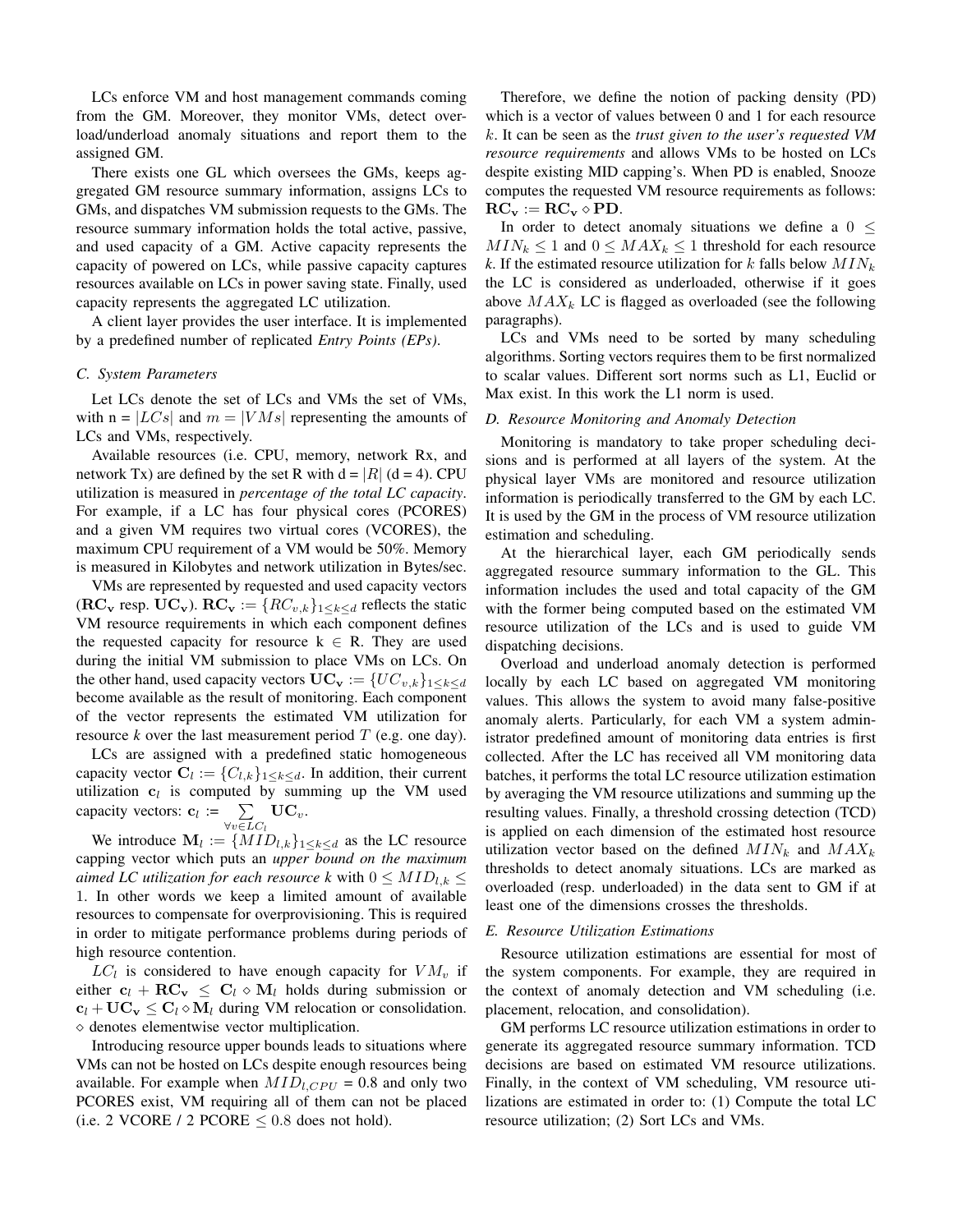Snooze provides abstractions which allow to easily plug in different estimators for each resource. For example VM CPU utilization can be estimated by simply considering the average of the  $n$  most recent monitoring values. Alternatively, more advanced prediction algorithms (e.g. based on Autoregressive-Moving-Average (ARMA)) can be used. In this work the former approach is taken.

#### *F. Energy-Aware VM Scheduling*

Scheduling decisions are taken at two levels: GL and GM. At the GL level, VM to GM dispatching is done based on the GM resource summary information. For example, VMs could be dispatched across the GMs in a capacity-aware round-robin or first-fit fashion. In this work round-robin is used. Thereby, GL favors GMs with enough active capacity and considers passive capacity only when not enough active one is available.

Note that summary information is not sufficient to take *exact dispatching decisions*. For instance, when a client submits a VM requesting 2GB of memory and a GM reports 4GB available it does not necessary mean that the VM can be finally placed on this GM as its available memory could be distributed among multiple LCs (e.g. 4 LCs with each 1GB of RAM). Consequently, a *list of candidate GMs* is provided by the dispatching policies. Based on this list, a linear search is performed by issuing VM placement requests to the GMs.

At the GM level, the actual VM scheduling decisions are taken. Therefore, four types of scheduling policies exist: *placement, overload relocation, underload relocation, and finally consolidation*. Placement policies (e.g. round-robin or firstfit) are triggered event-based to place incoming VMs on LCs. Similarly, relocation policies are called when overload (resp. underload) events arrive from LCs and aims at moving VMs away from heavily (resp. lightly loaded) nodes. For example, in case of overload situation VMs must be relocated to a more lightly loaded node in order to mitigate performance degradation. Contrary, in case of underload, for energy saving reasons it is beneficial to move VMs to moderately loaded LCs in order to create enough idle-time to transition the underutilized LCs into a lower power state (e.g. suspend).

Complementary to the event-based placement and relocation policies, consolidation policies can be specified which will be called periodically according to the system administrator specified interval to further optimize the VM placement of moderately loaded nodes. For example, a VM consolidation policy can be enabled to weekly optimize the VM placement by packing VMs on as few nodes as possible.

#### *G. VM Relocation*

The Snooze VM overload relocation policy is shown in Algorithm 1. It takes as input the overloaded LC along with its associated VMs and a list of LCs managed by the GM. The algorithm outputs a Migration Plan (MP) which specifies the new VM locations.

The overload relocation policy first estimates the LC utilization, computes the maximum allowed LC utilization, and the overloaded capacity delta (i.e. difference between estimated and maximum allowed LC utilization). Afterwards it gets the VMs assigned to the overloaded LC, sorts them in increasing order based on estimated utilization and computes a list of candidate VMs to be migrated. The routine to compute the migration candidates first attempts to find the most loaded VM among the assigned ones whose estimated utilization equals or is above the overloaded capacity delta. This way a single migration will suffice to move the LC out of overload state. Otherwise, if no such VM exists, it starts adding VMs to the list of migration candidates starting from the least loaded one until the sum of the estimated resource utilizations equals or is above the overload capacity delta. Finally the destination LCs are sorted in increasing order based on estimated utilization and migration candidates are assigned to them starting from the first one if enough capacity is available. Moreover, the new VM to LC mappings are added to the MP.

1: Input: Overloaded LC with the associated VMs and resource

Algorithm 1 VM Overload Relocation

2: **Output:** Migration Plan  $MP$ <br>3: **c**  $\leftarrow$  Estimate LC utilization  $c \leftarrow$  Estimate LC utilization 4:  $m \leftarrow$  Compute max allowed LC utilization 5:  $o \leftarrow$  Compute the amount of overloaded capacity (c, m) 6:  $VMs_{source} \leftarrow$  Get VMs from LC 7: Sort  $VM_{source}$  in increasing order 8:  $VM_{candidates} \leftarrow computeMigrationC and idates(VMs_{source}, \mathbf{o})$ <br>9: Sort destination LCs in increasing order Sort destination LCs in increasing order 10: **for all**  $v \in VM_{candidates}$  **do**<br>11:  $LC_{fit} \leftarrow$  Find LC with en 11:  $LC_{fit} \leftarrow$  Find LC with enough capacity to host *v* (v, LCs) 12: if  $LC_{fit} = \emptyset$  then 13: continue; 14: end if 15: Add (v,  $LC_{fit}$ ) mapping to the migration plan 16: end for

utilization vectors UC, list of destination LCs

17: **return** Migration plan  $MP$ 

The underload relocation policy is depicted in Algorithm 2. It takes as input the underloaded LC and its associated VMs along with the list of LCs managed by the GM. It first retrieves the VMs from the underloaded LC and sorts them in decreasing order based on the estimated utilization. Similarly, LCs are sorted in decreasing order based on the estimated utilization. Then, VMs are assigned to LCs with enough spare capacity and added to the MP. The algorithms follows an *allor-nothing approach* in which either all or none of the VMs are migrated. *Migrating a subset of VMs does not contribute to the energy saving objective (i.e. create idle times) and thus is avoided*. In order to avoid a ping-pong effect in which VMs are migrated back and forth between LCs, LCs are transitioned into a lower power state (e.g. suspend) once all VMs have been migrated thus they can not be considered as destination LCs during subsequent underload events.

#### *H. VM Consolidation*

VM consolidation is a variant of the multi-dimensional binpacking problem which is known to be NP-hard [15]. *Our system is not limited to any particular consolidation algorithm*. However, because of the NP-hard nature of the problem and the need to compute solutions in a reasonable amount of time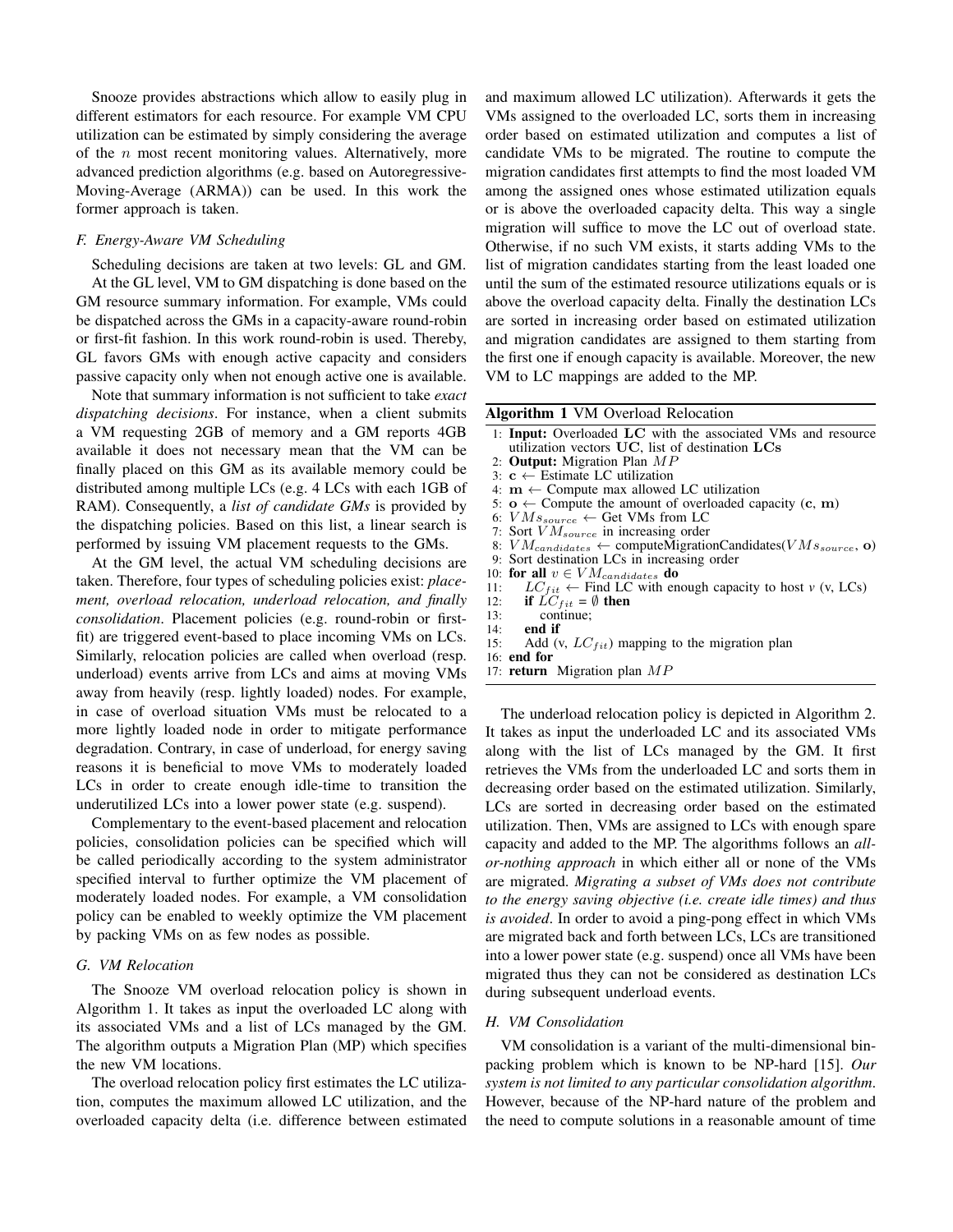#### Algorithm 2 VM Underload Relocation

|     | 1: <b>Input:</b> Underloaded <b>LC</b> with the associated VMs and resource |
|-----|-----------------------------------------------------------------------------|
|     | utilization vectors $UC$ , list of destination $LCs$                        |
|     | 2: <b>Output:</b> Migration Plan MP                                         |
|     | 3: $VM_{candidates} \leftarrow$ Get VMs from underloaded LC                 |
|     | 4: Sort $VM_{candidates}$ in decreasing order                               |
|     | 5: Sort $LCs$ in decreasing order                                           |
|     | 6: for all $v \in VM_{candidates}$ do                                       |
| 7:  | $LC_{fit} \leftarrow$ Find LC with enough capacity to host v                |
| 8:  | if $LC_{fit} = \emptyset$ then                                              |
| 9:  | Clear migration plan                                                        |
|     | 10: break;                                                                  |
|     | $11:$ end if                                                                |
| 12: | Add (v, $LC_{fit}$ ) mapping to the migration plan                          |
|     | $13:$ end for                                                               |
|     | 14: <b>return</b> Migration plan MP                                         |
|     |                                                                             |

it currently implements a simple yet efficient two-objective (i.e. *minimizes the number of LCs and migrations*) polynomial time greedy consolidation algorithm. Particularly, a modified version of the Sercon [8] algorithm is integrated which differs in its termination criteria and the number of VMs which are removed in case not all VMs could be migrated from a LC. Sercon follows an all-or-nothing approach and attempts to move VMs from the least loaded LC to a non-empty LC with enough spare capacity. Either all VMs can be migrated from a host or none of them will be. Migrating only a subset of VMs does not yield to less number of LCs and thus is avoided.

The pseudocode of the modified algorithm is shown in Algorithm 3. It takes as input the LCs including their associated VMs. LCs are first sorted in decreasing order based on their estimated utilization. Afterwards, VMs from the least loaded LC are sorted in decreasing order, placed on the LCs starting from the most loaded one and added to the migration plan. If all VMs could be placed the algorithm increments the number of released nodes and continues with the next LC. Otherwise, all placed VMs are removed from the LC and MP and the procedure is repeated with the next loaded LC. The algorithm terminates when it has reached the most loaded LC and outputs the MP, number of used nodes, and number of released nodes.

#### *I. Migration Plan Enforcement*

VM relocation and consolidation algorithms output a migration plan (MP) which specifies new mapping of VMs to LCs required to transition the system from its current state to the new optimized one. Migration plan is enforced only if it *yields to less LCs*. Enforcing the migration plan computed by the relocation and consolidation algorithms of our framework is straightforward as it only involves moving VMs from their current location to the given one. Note that, unlike other works (e.g. [10]) our algorithms do not introduce any sequential dependencies or cycles. Particularly, *VMs are migrated to an LC if and only if enough capacity is available on it without requiring other VMs to be moved away first*.

Migrations can happen either sequentially or in parallel. In the former case only one VM is moved from the source to the destination LC at a time, while the latter allows multiple VMs to be migrated concurrently. Given that modern hypervisors

#### Algorithm 3 VM Consolidation

- 1: Input: List of LCs with their associated VMs and resource utilization vectors UC
- 2: Output: Migration Plan  $MP$ , nUsedNodes, nReleasedNodes 3:  $MP \leftarrow \emptyset$
- 4:  $nUsedNodes \leftarrow 0$
- 
- 5: nReleasedNodes  $\leftarrow 0$ <br>6: localControllerIndex  $\leftarrow$ 6: localControllerIndex  $\leftarrow |LCs| - 1$ <br>7: while true do
- 
- 7: while true  $\bf{do}$ <br>8: **if** localCom 8: **if** localControllerIndex = 0 **then**  $\theta$ .
- 
- 9: break;<br>10: **end if** end if
	-
- 11: Sort LCs in decreasing order<br>12:  $LC_{least} \leftarrow$  Get the least load 12:  $LC_{least} \leftarrow$  Get the least loaded LC (localControllerIndex)<br>13:  $VM_{Sleast} \leftarrow$  Get VMs from  $LC_{least}$ 
	- $VMs_{least} \leftarrow$  Get VMs from  $LC_{least}$
	-
- 14: **if**  $VMs_{least} = \emptyset$  **then**<br>15: **localControllerIndex** 15: localControllerIndex ← localControllerIndex - 1

```
16: continue;
```
17: end if

```
18: Sort VMs_{least} in decreasing order
```

```
19: nPlacedVMs \leftarrow 0
20: for all v \in VMs_{least} do
```

```
21: Find suitable LC to host v
```
22: **if**  $LC = \emptyset$  then<br>23: **continue**; continue;

```
24: end if
```
25:  $LC_{least} \leftarrow LC_{least} \cup \{v\}$ 

- 26: MP ← MP  $\cup \{v\}$
- 27: nPlacedVMs  $\leftarrow$  nPlacedVMs + 1<br>28: **end for**

28: **end for**  $29 \cdot$  **if** nPlace

29: **if** nPlacedVMs =  $|VM_{Sleast}|$  then<br>30: nReleasedNodes  $\leftarrow$  nReleasedNo 30: nReleasedNodes  $\leftarrow$  nReleasedNodes + 1<br>31: else

```
else
```
32:  $LC_{least} \leftarrow LC_{least} \setminus VM_{least}$ <br>33:  $MP \leftarrow MP \setminus VM_{least}$ 33: MP ← MP  $\setminus VMs_{least}$ <br>34: end if

```
end if
```
35: localControllerIndex ← localControllerIndex - 1

```
36: end while
37: nUsedNodes \leftarrow |LCs| - nReleasedNodes
```

```
38: return Migration plan MP, nUsedNodes, nReleasedNodes
```
(e.g. KVM) support parallel migrations there is no reason not to do so given that enough network capacity is available. This is exactly what our system does.

Still, there exists a caveat here related to the pre-copy live migration termination criteria of the underlying hypervisor. For example, in KVM live migration can last forever (i.e. make no progress) if the number of pages that got dirty is larger than the number of pages that got transferred to the destination LC during the last transfer period.

In order to detect and resolve such situations Snooze spawns a *watchdog* for each migration. Watchdog enforces convergence after a system administrator predefined convergence timeout given the migration is still pending. Therefore it *suspends the VM* thus preventing further page modifications. The hypervisor is then able to finish the migration and restart the VM on the destination LC.

#### *J. Power Management*

In order to conserve energy, idle nodes need to be transitioned into a lower power state (e.g. suspend) after the migration plan enforcement. Therefore, Snooze integrates a power management module, which can be enabled by the system administrator to periodically observe the LC utilization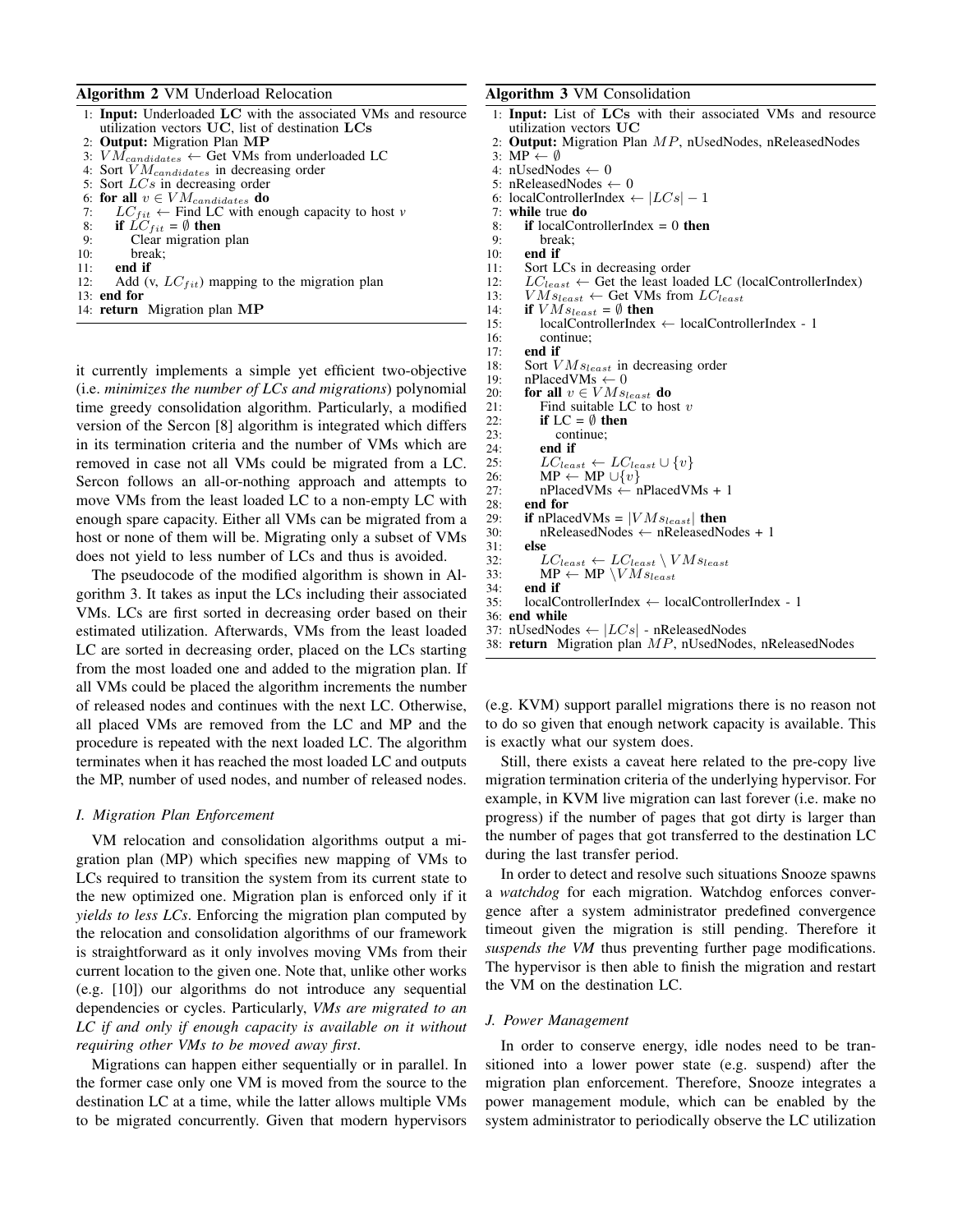and trigger power-saving state transitions (e.g. from active to suspend) once they become idle (i.e. do not host any VMs).

Particularly, power management works as follows. Snooze can be configured to keep a number of reserved LCs always on in order to stay reactive during periods of low utilization. Other LCs are automatically transitioned into a lower power state after a predefined idle time threshold has been reached (e.g. 180 sec) and marked as passive. Passive resources are woken up by the GMs either upon new VM submission or overload situation when not enough active capacity is available to accommodate the VMs. Therefore a wakeup threshold exists which specifies the amount of time a GM will wait until the LCs are considered active before starting another placement attempt on those LCs.

The following power saving actions can be enabled if hardware support is available: shutdown, suspend to ram, disk, or both. Thereby, different shutdown and suspend drivers can be easily plugged in to support any power management tools. For example, shutdown can be implemented using IPMItool or by simply calling the Linux native shutdown command.

Finally to enable LC power on, wakeup drivers can be specified. Currently, two wakeup mechanisms are supported in Snooze: IPMI and Wake-On-Lan (WOL).

#### IV. EVALUATION

#### *A. System Setup*

Snooze was deployed on *34 power metered HP ProLiant DL165 G7 nodes* of the Grid'5000 experimental testbed in Rennes (France) with one EP, one GL, one GM and 31 LCs. All nodes are equipped with two AMD Opteron 6164 HE CPUs each having 12 cores (in total 744 compute cores), 48 GB of RAM, and a Gigabit Ethernet connection. They are powered by six APC AP7921 power distribution units (PDUs). Power consumption measurements and the benchmarking software execution are done from two additional Sun Fire X2270 nodes in order to avoid influencing the measurement results.

The node operating system is Debian with a 2.6.32-5-amd64 kernel. All tests were run in a homogeneous environment with qemu-kvm 0.14.1 and libvirt 0.9.6-2 installed on the machines. Each VM is using a QCOW2 disk image with the corresponding backing image hosted on a Network File System (NFS). Incremental storage copy is enabled during live migration. Debian is installed on the backing image. The NFS server is running on the EP with its directory being exported to all LCs. VMs are configured with 6 VCORES, 4GB RAM and 100 MBit/sec network connection. Note that libvirt currently does not provide any means to specify the network capacity requirements. Therefore, Snooze wraps around the libvirt template and adds the necessary network capacity (i.e. Rx and Tx) fields.

Tables I, II, III, and IV show the system settings used in the experiments.

#### *B. Experiment Setup*

Our study is focused on evaluating the energy and performance benefits of the Snooze energy-saving mechanisms for dynamic web workloads. To make the study realistic, the experiment is set up in a way that reflects a *real-world web application deployment:* An extensible pool of VMs, each hosting a copy of a backend web application running on a HTTP server, while a load-balancer accepts requests coming from an HTTP load injector client (see Figure 2). Both the load-balancer and load injector are running on the Sun Fire X2270 nodes.



Fig. 2. Experiment setup

The backend application consists of a single HTTP endpoint, which triggers a call to the *stress* tool [16] upon each request received. Each stress test loads all VM cores during one second and uses 512 MB of RAM.

The load-balancer tool used is HAProxy v1.4.8, which is a *state-of-the-art load-balancer used in large-scale deployments* [17]. HAProxy is configured in HTTP mode, four concurrent connections maximum per backend, round-robin algorithm, and a large server timeout to avoid failed requests.

Finally, the load injector tool is the well-known Apache benchmark tool [18]. It is configured to simulate 20 concurrent users sending a total number of 15000 requests. According to our experiments these parameters provide the best trade-off between the experiment execution time and the effectiveness of illustrating the framework features.

The initial deployment configuration of the backend VMs is done using the Bfire tool [19], which provides a domainspecific language (DSL) for declaratively describing the provisioning and configuration of VMs on a cloud provider. Bfire also allows the monitoring of any metric and provides a way to describe elasticity rules, which can trigger up- or down-scaling of a pool of VMs when a key performance indicator (KPI) is below or over a specific threshold. This tool is currently developed by INRIA within the BonFIRE project [20]. A thin wrapper was developed to make Snooze Bfire-compatible (i.e. interact with the Snooze RESTful API to provision VMs).

The experiment lifecycle is as follows: our Bfire DSL is fed into the Bfire engine, which initially provisions one backend VM on one of the physical nodes. At boot time, the backend VM will automatically register with the load-balancer so that it knows that this backend VM is alive. Once this initial deployment configuration is ready, the Bfire engine will start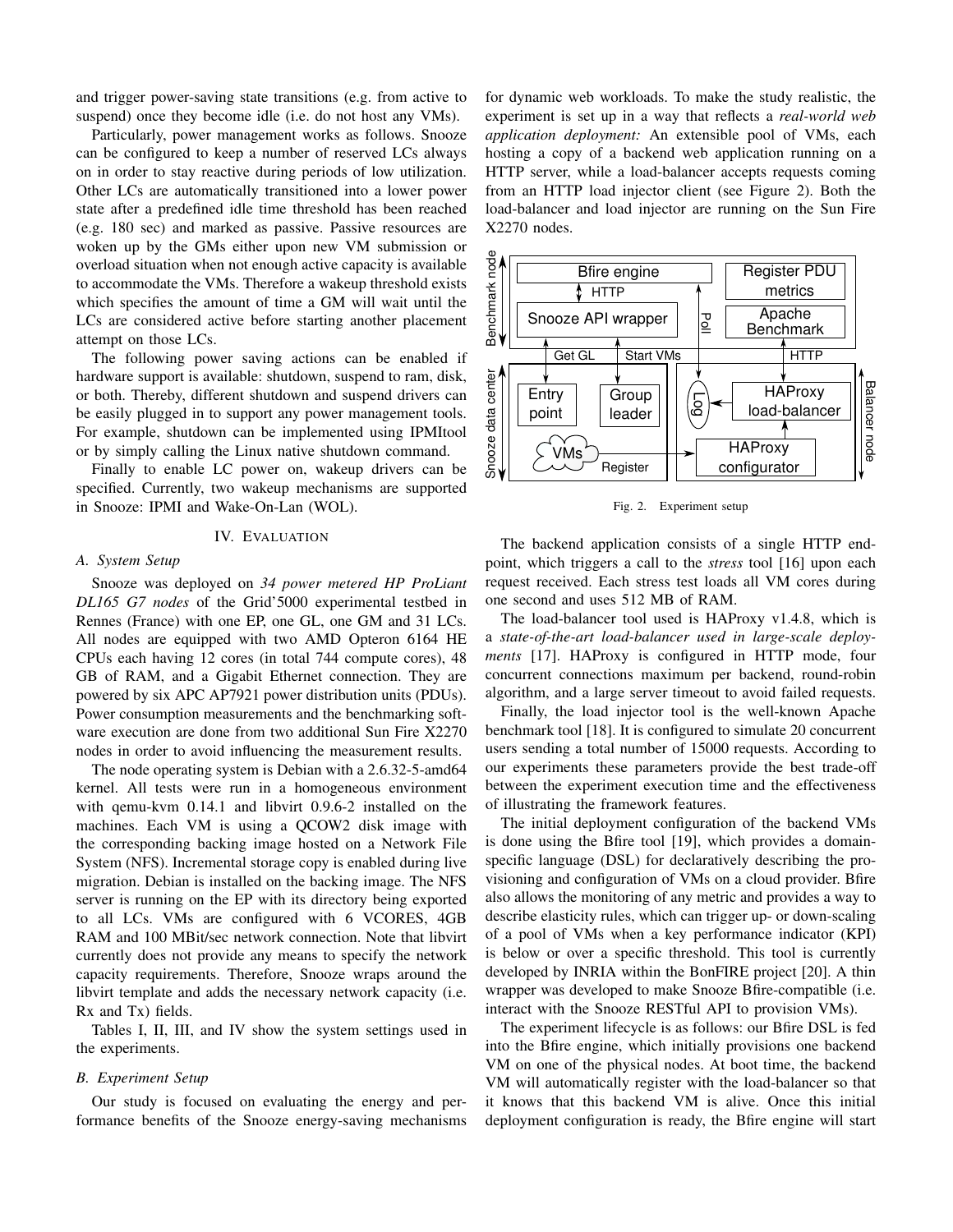| <b>THRESHOLDS</b>        |                            |            |
|--------------------------|----------------------------|------------|
| <b>Resource</b>          | MIN, MID, MAX              | Pa<br>Pack |
| CPU.                     | 0.2, 0.9, 1                | Monito     |
| Memory<br><b>Network</b> | 0.2, 0.9, 1<br>0.2, 0.9, 1 | Resour     |
|                          |                            | Concolic   |

| <b>TABLE II</b>        |                  |  |  |
|------------------------|------------------|--|--|
| <b>ESTIMATOR</b>       |                  |  |  |
| Parameter              | Value            |  |  |
| Packing density        | 0.9              |  |  |
| Monitoring backlog     | 15               |  |  |
| Resource estimators    | average          |  |  |
| Consolidation interval | $10 \text{ min}$ |  |  |

the Apache benchmark against the load-balancer. During the whole duration of the experiment, Bfire will also monitor in a background thread the time requests spent waiting in queue at the load-balancer level (i.e. before being served by a backend application). Over time, this KPI will vary according to the number of backend VMs being available to serve the requests. In our experiment, if the *average value of the last 3 acquisitions of that metric is over 600ms* (an acceptable time for a client to wait for a request), then a scale-up event will be generated, which will increase the backend pool by *four new VMs at once*. If the KPI is below the threshold, then nothing happens. This elasticity rule is monitored every 15 seconds, and all newly created VMs must be up and running before it is monitored again (to avoid bursting). Meanwhile, an additional background process is registering the power consumption values coming from the PDUs to which the physical nodes are attached.

At the end of the experiment, we show the performance (i.e. response time) of the application, the power consumption of the nodes, the number of VMs and live migrations. Moreover, we visualize all the events (i.e. Bfire, relocation, consolidation, power management) which were triggered in our system during the experiments.

Two scenarios are evaluated: (1) No energy savings, to serve as a baseline; (2) Energy savings enabled (i.e. underload relocation, consolidation and power management). In both scenarios overload detection is enabled.

#### *C. Elastic VM Provisioner Events*

The elastic VM provisioner (i.e. Bfire) events (i.e. READY, SCALING, SCALED) without and with energy savings enabled (red resp. green colored) are shown in Figure 3. The experiment starts by provisioning one backend VM which results in the provisioner to become READY. When it becomes ready we start the actual benchmark which soon saturates the VM capacity. Bfire reacts by SCALING up the number of VMs to four. It takes approximately five minutes to provision the VMs. This is reflected in the subsequent SCALED event which signals the VM provisioning success. The same process happens until the end of the benchmark execution. In total four SCALING (resp. SCALED) are triggered which result in 17 VMs to be provisioned by the end of the Apache benchmark. Note that the *experiment with energy savings enabled lasts a bit more (1.2% of time) than without energy savings* because of the need to power on nodes and lightly increased response time (see the following paragraphs).



Fig. 3. Elastic VM provisioner events

#### *D. Apache Benchmark Performance*

The Apache benchmark results (i.e. response time for each request) are depicted in Figure 4. As it can be observed, response time increases with the number of requests in both cases (i.e. without and with energy savings). However, more interestingly is the fact that response time is *not significantly impacted when energy savings are enabled*. Particularly, in both scenarios a response time peek exists at the beginning of the experiment. Indeed, one backend VM is quickly saturated. However, when times passes only minor performance degradation can be observed.

The main reason for the minor performance degradation lies in the fact that once energy savings are enabled, *servers are powered down*, thus increasing the time requests remain in the HAProxy queue until they can be served by one of the backends. Moreover, Bfire dynamically increases the number of VMs with growing load. Increasing the number of VMs involves scheduling, powering on LCs as well as a software provisioning phase in which tools are installed on the scheduled VMs in order to register with HAProxy. This requires time and thus impacts application performance (i.e. requests are queued). Performance could be further improved by taking proactive scaling up decisions. Finally, underload relocation and consolidation are performed which involve VM migration which contributes to the performance degradation.



Fig. 4. Apache benchmark performance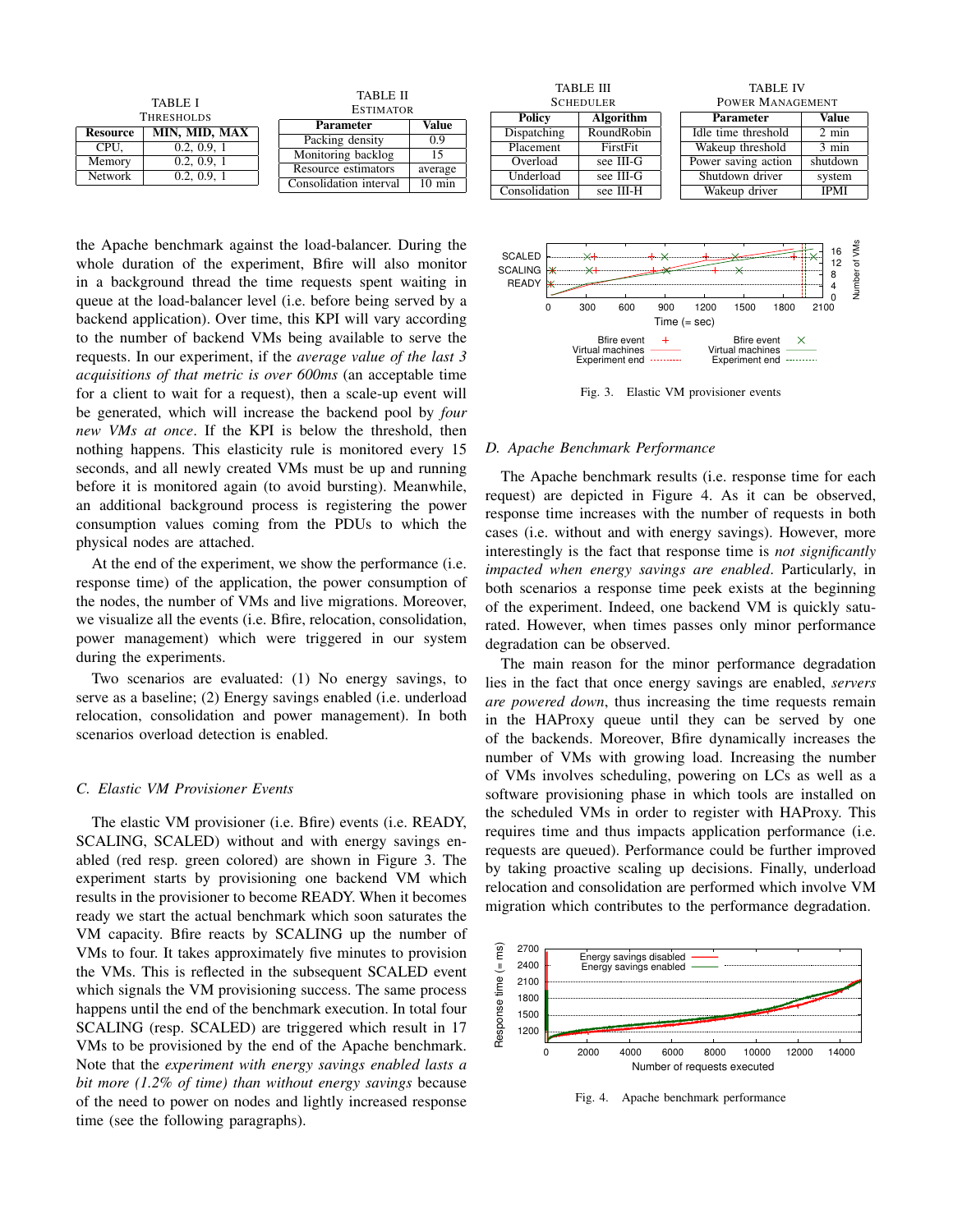#### *E. System Power Consumption and Events*

The system power consumption without and with energy savings is depicted in Figure 5.

Without energy savings our experimental data center first consumes approximately *5.7 kW of idle power*. With the start of the benchmark the load increases to *6.1 kW* and falls back with the end of the evaluation. Note that our experiments did not fully stress all the 744 compute cores which would have resulted in even higher power consumption ( $\sim$  7.1 kW) but would also have made harder to conduct the experiment due to the increased execution time.



Fig. 5. Power consumption

Snooze overcommits nodes by allowing them to host more VMs than physical capacity allows it. This leads to overloaded situations requiring VMs to be live migrated. In this context we distinguish between two types of events: overload relocation (OR) and migration plan enforced (MPE). The former is triggered in case of overload situation and results in a migration plan which needs to be enforced. MPE events signal the end of the enforcement procedure. Figure 6 shows the event profile including the number of migrations. As it can be observed the first two OR events trigger five migrations. This is due to the fact that the First-Fit placement is performed upon initial VM submission. This leads to an overload situation on the LCs which needs to be resolved. However, as time progresses the number of migrations decreases as VMs are placed on more lightly loaded LCs.



Fig. 6. Snooze system events without energy savings

With energy savings enabled, when the experiment starts the system is idle, and thus the nodes have been powered down by Snooze, reducing the power consumption to approximately one kW (see Figure 5).

When the benchmark is started the system reacts by taking actions required to provision just as many nodes as needed to host the VMs. This results in the power consumption following the system utilization (i.e. increasing number of VMs). Note that the power consumption never drops to the initial value (i.e. one kW) as VMs are kept in the system in order to illustrate the framework mechanisms. Consequently, once idle they still consume additional power. In a production environment VMs would be shutdown by the customers thus resulting in additional power savings.

Particularly, the following actions presented in Figure 7 are performed: (1) detect LC underload and overload; (2) trigger underload and overload relocation (UR resp. OR) algorithms; (3) enforce migration plans (MPE); (4) perform periodic consolidation (C); (5) take power saving actions such as power up and down (PUP resp. PDOWN) depending on the current load conditions. In order to get an insight in the system behaviour we have captured all these events.



Fig. 7. Snooze system events with energy savings enabled

During the benchmark execution the first OR event appears as the system becomes overloaded. The overload situation is resolved by powering up one LC and migrating five VMs. Then consolidation is started which migrates two VMs. The system continues to react to OR/UR events and adapt the data center size according to the current load (i.e. PUP and PDOWN events follow) until the end of the benchmark. Note that the number of migrations decreases with the benchmark execution time as the HAProxy load decreases with increasing number of backend VMs thus resulting in less OR events. Towards the end of the benchmark UR happens and results in a series of PDOWN events. Finally, consolidation is started and improves the VM placement by migrating one VM. *This shows that relocation and consolidation are complementary*.

Putting all the results together, data center energy consumption measured during the benchmark execution without and with power management enabled amounted to 3.19 kWh (34 nodes), respectively 1.05 kWh (up to 11 nodes), resulting in *67% of energy being conserved*. We estimated that for the same workload with a smaller data center size of 17 nodes, the energy gains would have been approximately 34%.

#### V. CONCLUSIONS AND FUTURE WORK

This paper has presented and evaluated the energy management mechanisms of a unique holistic energy-aware VM management framework called Snooze. Snooze has a direct practical application: it can be either utilized in order to efficiently manage production data centers or serve as a testbed for advanced energy-aware VM scheduling algorithms.

To the best of our knowledge this is the first cloud management system which integrates and experimentally evaluates most of the required mechanisms to dynamically reconfigure